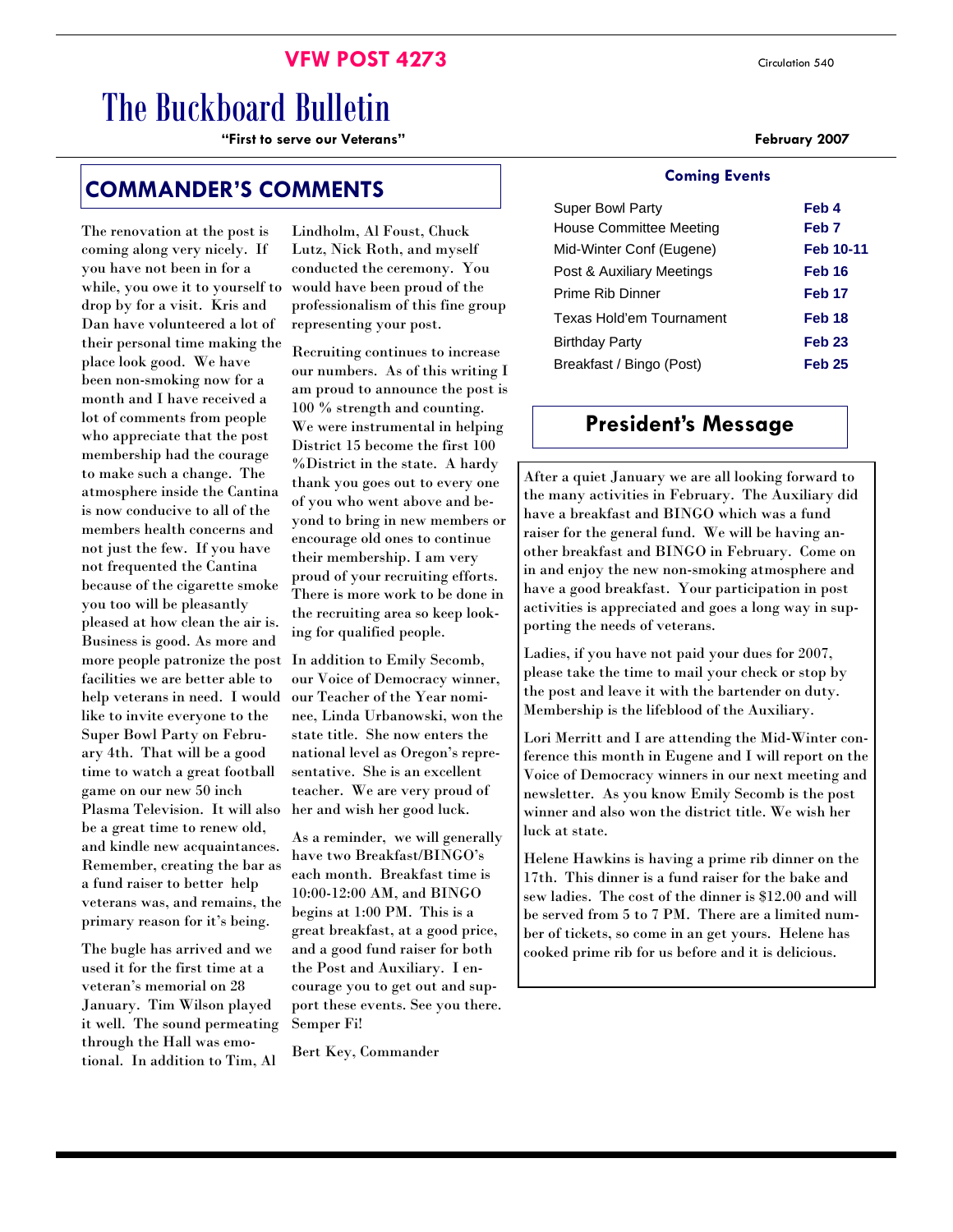#### **From Your Editor**

Jackie Key

All committee reports are due to me by **February 20th** for the March newsletter.

> Contact your editor at: **cavalry1@teleport.com**

#### **FOR SALE:**

**Oak Roll Top Desk: \$400, Oak Buffet: \$300. If interested call 503-668-5207** 

Do you have something to sell? Contact the bartender on duty and ask about placing your add here.

#### **County Veterans Service Officer :**

Mid-Winte **Conferenc** 

Eugene

February 10-11

A representative from the County's Veteran Service Office will be available in Sandy at the VFW Hall, from 10 AM to Noon, the third Thursday of every month, continuing on February 15th. The county offers a free service to assist veterans and their eligible dependents in filing for, advocating for, and obtaining federal VA entitlements and other pertinent ancillary benefits. If you have questions about your entitlement to VA benefits, including using the VA for health care needs, or you need help with filing a claim or an existing claim, please stop by the VFW Hall during one of their visits. Please also feel free to come by to get acquainted or to ask questions about VA benefits. If you are unable to come in during their visit to Sandy, please contact the County Veteran Service Office at 503- 650-5631 for assistance. Bert

# **The Post Chaplain** Nick Roth **Nick Roth**

It was inevitable that another month would not go by without the loss of another comrade. Since our December pre-Christmas meeting, we have lost two more life members: Louis Radford in December and Bud Bess in early January. Louis was in Rest Harbor assisted care center last time I saw him and was in very high spirits. He said the doctors told him he had little time left. Louis was a very active man and greatly loved by family and friends, and Annette, his wife of 61 years. Bud Bess was active in post matters in spite of his infirmities. Our condolences go out to his family, especially his wife Lorraine. Denny Bridges has acquired a motorized car for around the house. He would appreciate a visit from his comrades. Gary Brandon is doing much better but is still having difficulties going up and

down stairs. Robert Johnson Jr. is convalescing at home. No word from Vern Simshaw or Clint Swearingen, but we wish them both the best of health. Many of our comrades send their best wishes to Bill Mullenburg, Reuban Pearson, Roger Redman and Lyle Scharwtz. Please call my home (503-668-6225) and let me know how you are doing. To those who are ill or afflicted we offer our sincere best wishes and prayers. God Bless the Veterans.

#### The Auxiliary Chaplain

#### Bonnie Hershberger

Margarette Inman is in the hospital. Dorothy Lindland is home from the hospital recovering. We wish them both a speedy recovery.

God bless us one and all.

Applications for a Men's Auxiliary are being taken. The requirements to join are similar to the women for the Women's Auxiliary. If you know of any man who might be interested in joining, please contact Bob Dunn or Larry Merritt.

|       | Post Officers                | 2006-2007           | <b>Auxiliary Officers</b> |                           |
|-------|------------------------------|---------------------|---------------------------|---------------------------|
|       | Commander                    | Bert Key            | President                 | <b>Kathy Dunn</b>         |
| Ŧ.    | <b>Senior Vice Commander</b> | <b>Russ Hawkins</b> | <b>Sr. Vice President</b> | Lori Merritt              |
| ė     | Junior Vice Commander        | Todd Kruckenberg    | Jr. Vice President        | Janet Misner              |
| .2007 | Chaplain                     | <b>Nick Roth</b>    | <b>Treasurer</b>          | Jean Bettencourt          |
|       | Quartermaster                | Ken Hershberger     | Chaplain                  | <b>Bonnie Hershberger</b> |
|       | Adjutant                     | Allen Anderson      | Secretary                 | Dora Fitzpatrick          |
|       |                              |                     | Editor                    | Jackie Key                |

#### **Page 2 The Buckboard Bulletin**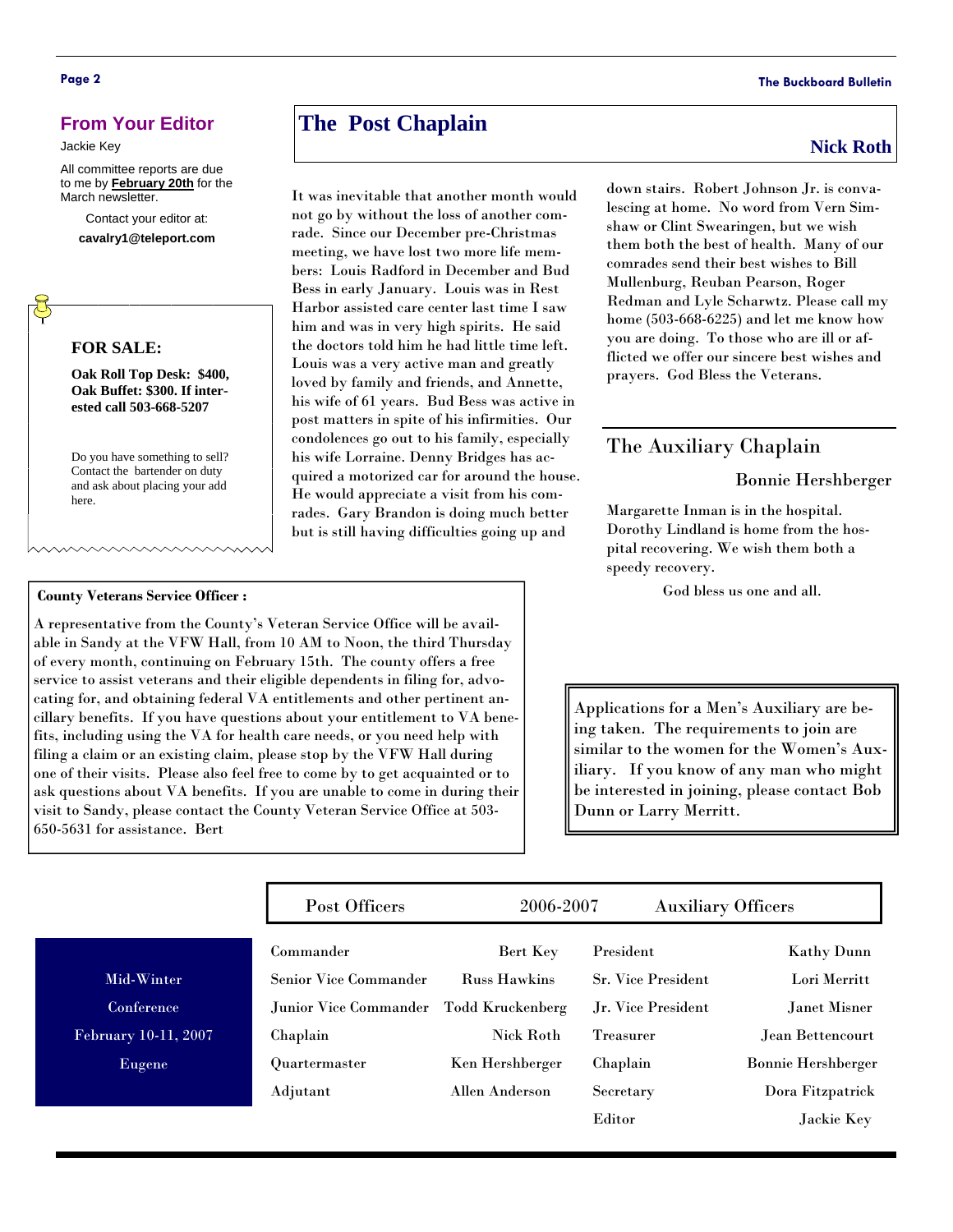#### **SUPER BOWL PARTY!**

**The Post Commander will host a Super Bowl Party on Sunday, February 4th at the Cantina. Catch all of the action on our brand new 50 inch Panasonic Plasma Television. Watching a football game on this baby is a whole new experience. Playback Referees should use this TV for clarification when a play is challenged on the field. Come and be a part of a great American tradition with some of your closest friends. Guests are welcome. Bring your favorite Super Bowl food.** 



Jean Bettencourt and her girls are dancing upstairs Mondays from 6:00-7:30 PM and Wednesdays from 6:30-8:00 PM every week. Come and join in the fun. Questions?

Contact Jean at 503-663-0510.

# **CANTEEN CORNER Lori Merritt**

The House Committee welcomes **Lori Merritt** as the new Bar Manager and says a BIG thank you to **Barb Siberz**  for a job well done.

#### **Your Canteen opens daily at 2 PM. Don't be a stranger.**

#### **What's New?**

The shuffleboard has been moved downstairs into the bar area.. Remolding of the cupboards has given a fresh new look to the bar . We have been smoke free since the first of the year. We owe many thanks to our great Post and Auxiliary members who have worked so hard to accomplish these tasks and keep our Canteen busy with activities:

#### **This month many thanks to:**

**\* Kris Engblom, Tim and Loretta Wilson, John Lamb, Larry Merritt, Dan Copher** and **Chuck Lutz** for all their hard work with the remodeling. It is looking great!

**\* Dee Steffl** for decorating the planter box out front.

**\* Dan Copher** and **Kris Engblom** for the great job on the new cupboards.

**\* Bob** and **Kathy Dunn , Larry** and **Lori Merritt** for the great Sunday Breakfast and BINGO.

**\* Tim** and **Loretta Wilson** for the new curtain in the canteen.

 Bloody Mary Mix to the Cantina. **\* Bob Dunn** for donating some of his secret homemade

**\* Juan** and all of his guys next door for all they do for us.

We really do appreciate them.

**\* Kathy Dunn** for all the hard work in organizing the second Texas Hold'em Tournament. It was a great success.

**\*** Congratulations to **Walt DeMary** who welcomed his first grandchild. Halona Janae DeMary Lewis was born New Year's Eve.

# 

**Texas Hold'em Tournament: Kathy Dunn is hosting our third Texas Hold'em Tournament to be played on February 18th. This will be a no limit \$20 buy in with no re-buys. Sign up begins at Noon and play starts at 1:00 PM. A pre-sign up sheet is posted in the Cantina. Please bring your favorite snack. Any questions, contact Kathy.**